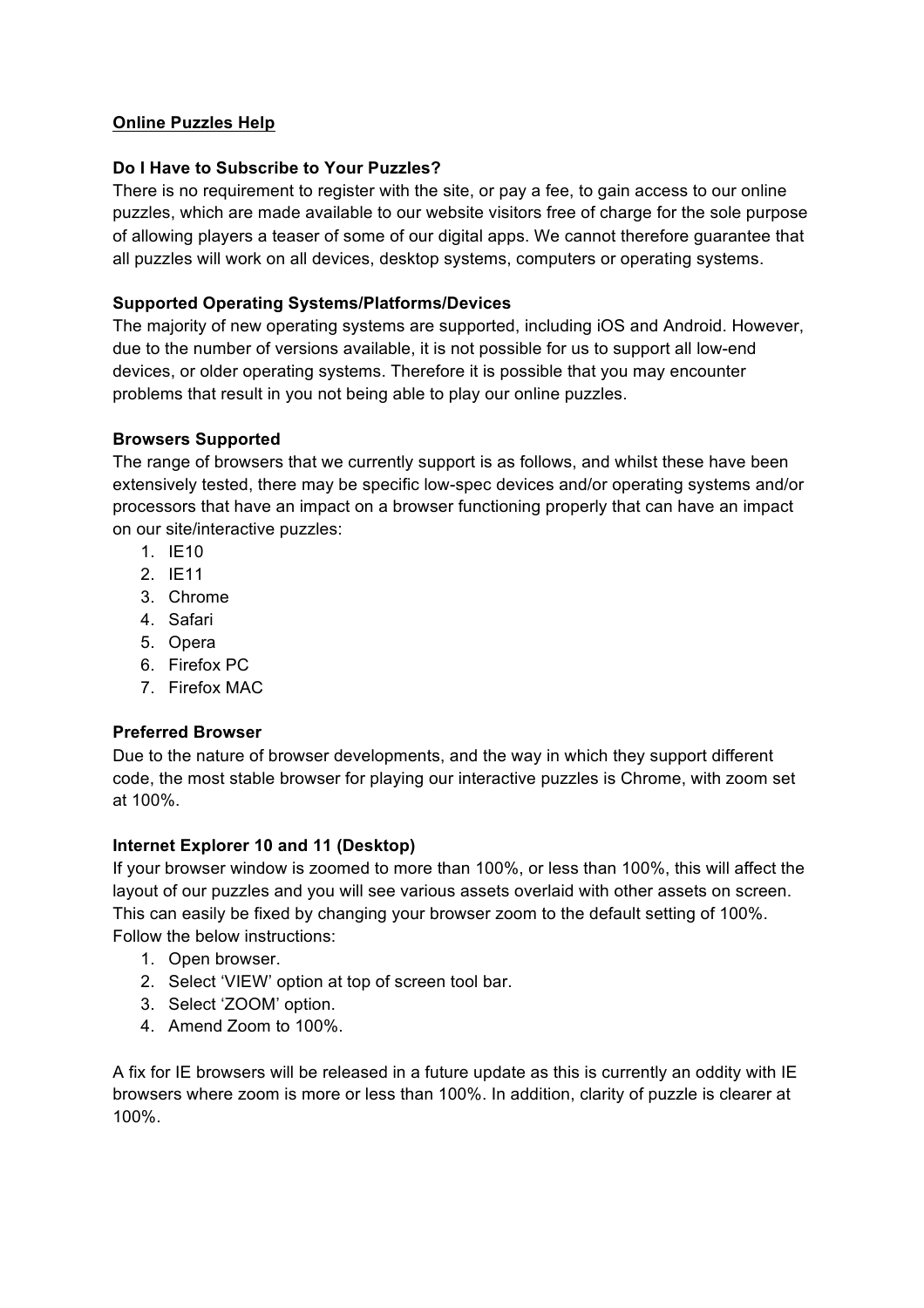# **Cookies**

Some browsers, due to the way that they work with cookies, can sometimes become corrupted; therefore we suggest that you clear your cache and browsing history via internet settings first should you experience any issues. However, please remember that clearing your cache may also result in state of play being lost.

# **Blank Screen – iOS Devices (iPad/iPhone)**

In order for our code to load and save state of play, it uses device cookies and memory; therefore if device browser is set to 'PRIVATE' our interactive puzzles cannot load. To rectify, simply check the following settings:

- 1. Launch Safari browser via device icon.
- 2. Select double window icon at top right of device in browser window.
- 3. Disable highlighted 'PRIVATE' option at top right of window. (Highlighted means 'PRIVATE' browsing is enabled, which means that many interactive games cannot load where they require ability to save state of play.)

If the above does not work, then it may be that your main device settings have restricted access to our site, therefore please follow the below instructions:

- 1. Select device 'SETTINGS' icon.
- 2. Scroll down left-hand side menu.
- 3. Select 'SAFARI'.
- 4. Select 'BLOCK COOKIES' under Privacy & Security settings on right side menu options.
- 5. Select 'ALLOW FROM WEBSITES I VISIT' option.

# **Loading Speed Issues**

Due to the reliance on connectivity speed, it is possible that our interactive puzzles can take longer to load than normal, and that you are presented with a white screen, with a 'Loading…' message bottom right of screen. Please check your WiFi connection strength and speed; however, in most cases, our interactive puzzles should load within 4-12 seconds depending on connection speed, but please wait for interactive menu screen to load once you see the 'Loading…' message.

#### **Desktop Local Storage Issues**

If you have been a long-term and high consumer of our online puzzles and are suddenly experiencing issues, it may be related to your local storage. For certain browsers there is a hard limit of 5MB per website which cannot be modified. Please try the following solution, which has worked for a number of our long-term loyal players:

- 1. Load Safari.
- 2. Choose the 'Safari' option in the top menu bar.
- 3. Choose the 'Preferences' option.
- 4. When the new window appears, select the 'Privacy' tab.
- 5. Make sure the 'Block cookies and other website data' option is set to anything other than 'always'.
- 6. Choose the 'Details' button under the 'Cookies and other website data' item.
- 7. Use the search dialogue to search for 'puzzler'.
- 8. Once the search is complete, choose the 'puzzler.com' item and select the 'Remove' button.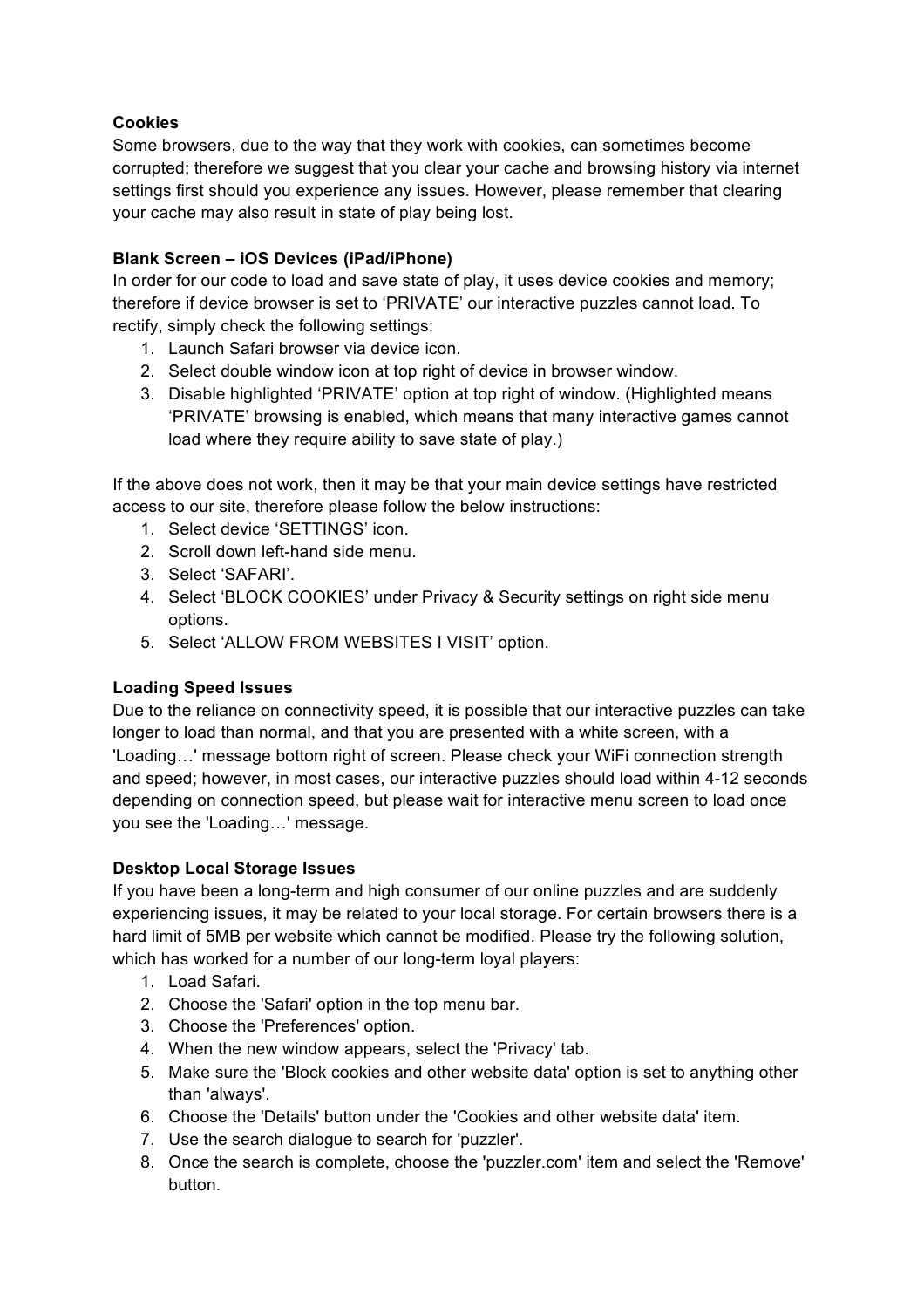- 9. Choose the 'Done' button.
- 10. Close the window.

## **Duplicated Puzzles**

Whilst we take every care to ensure a puzzle is not duplicated, sometimes it is possible that our systems have allowed a puzzle to appear on two consecutive days from an archived range of puzzle data. This will normally correct itself on the following day's puzzle uploads.

## **Puzzle Type Rotation**

Sometimes you will see certain puzzle types disappear. This is not an error and is simply to ensure we deliver a cross-mixture of family favourites alongside a range of puzzles that are not so well known or popular. If you like a particular puzzle that is not a regular on our site, please simply let us know what your favourite puzzle is, and should we get sufficient likes for that puzzle, we will increase the frequency.

## **Grid Input or Window Freezing Issues**

If you experience issues inputting data into grids, or the grid becomes corrupted, or the window keeps freezing, please shut down the window, and then clear your cache and browsing history, which should reset the puzzle code, and allow you to reload. However, please note that clearing of the cache will wipe any saved data.

#### **Puzzles Loading**

If the screen continues to display the 'Loading…' window, it is possible that you have a poor connection, or your device's local memory is full, or your operating system does not support our puzzle code.

# **Features**

Our interactive puzzles are designed to be playable across multi-platform browsers, including desktop PCs and mobile devices so that you can enjoy our puzzles anywhere. However, we recognise that certain features may be new to our existing audience; therefore here are a few details to help you:

- 1. Menu
	- a. This takes you straight back to chooser screen to select other puzzle types.
	- b. Using the SORT button, you can sort puzzles into:
		- i. Puzzle type
		- ii. Newest puzzles
		- iii. Incomplete puzzles
		- iv. Completed
		- v. Or reset back to default, which shows puzzles in date order.
	- c. Scroll and select a puzzle to play, or simply view which have been completed, or paused, or incorrectly completed, with ability to resume part completed/started puzzles, or reset a puzzle.
- $2. '?'$
- a. This brings up the Hint options for when you need a little help with a clue.
- 3. Backwords
	- a. Use the mono ICON to toggle the grid between a white background with black shading of cells, and black background with white shading of cells.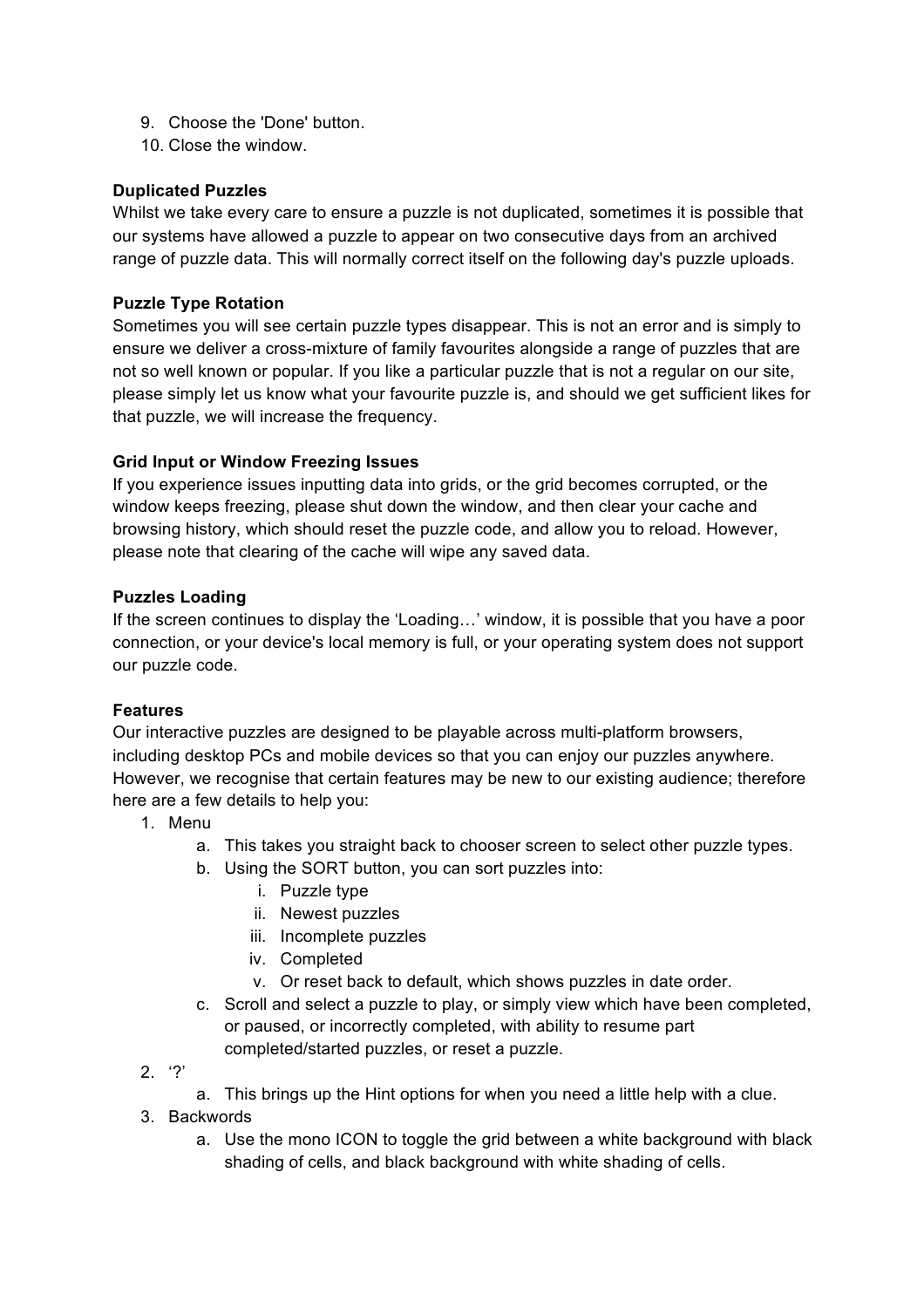- 4. Sudoku
	- a. Use the cross-hair ICON to toggle highlighted row/column on/off.
	- b. Pencil mode allows you to place up to nine numbers in a single cell.
- 5. Crosswords/Cryptic Crosswords
	- a. A/D ICON allows you to skip to the next available Across or Down, uncompleted clue rather than having to toggle through each and every clue, as a quick way to work through the completion of the grid.
	- b. ABC ICON allows you to toggle on/off the ability to skip intersecting cells where you have previously entered a letter.
	- c. Up/Down arrows allow you to work through each and every Across/Down clue sequentially.
	- d. Selection of a cell within the grid will bring up and highlight the associated clue, or selection of a clue will highlight the associated cell range within the grid.
	- e. Smartphone users are also able to populate the keyboard on/off from view, and depending on orientation, also populate the clue list from view on/off.
- 6. Codewords
	- a. To enter a letter into a cell, or series of cells, either select a cell, or a keypad number, and enter your chosen letter, which will then automatically fill the linked cells with the same number.
- 7. Wordsearch
	- a. There are a number of ways to identify a found word: either select first letter and last to join them to reveal a word, or select first letter and drag to last letter to reveal, or last letter and then first letter.
	- b. Scroll the word list by using the mouse; or on smartphone or tablet, swipe the word list up/down to reveal words.
	- c. Smartphone users are also able to view the word list via selection of the word list ICON.
- 8. Kriss Kross & Number Jig
	- a. Our format has a jeopardy element, whereby newly placed words that are dropped into the grid that do not intersect with previously entered words, will remove the previously entered words and place them back into the word list – this keeps us concentrating on where and what we are placing into the grid.
	- b. To place a word into the grid:
		- i. Select a word from the word list.
		- ii. Drag across to the grid.
		- iii. Hover over a cell range, and when the picked-up word changes colour, it's ready to be released and dropped into the highlighted cell range.
		- iv. To remove a word, simply select and drag from the grid back to the word list.
		- v. To change word to Across or Down, simply hover over an intersection cell to change orientation of dragged word.
	- c. Smartphone users can reveal word list and drag from revealed word list across to grid.